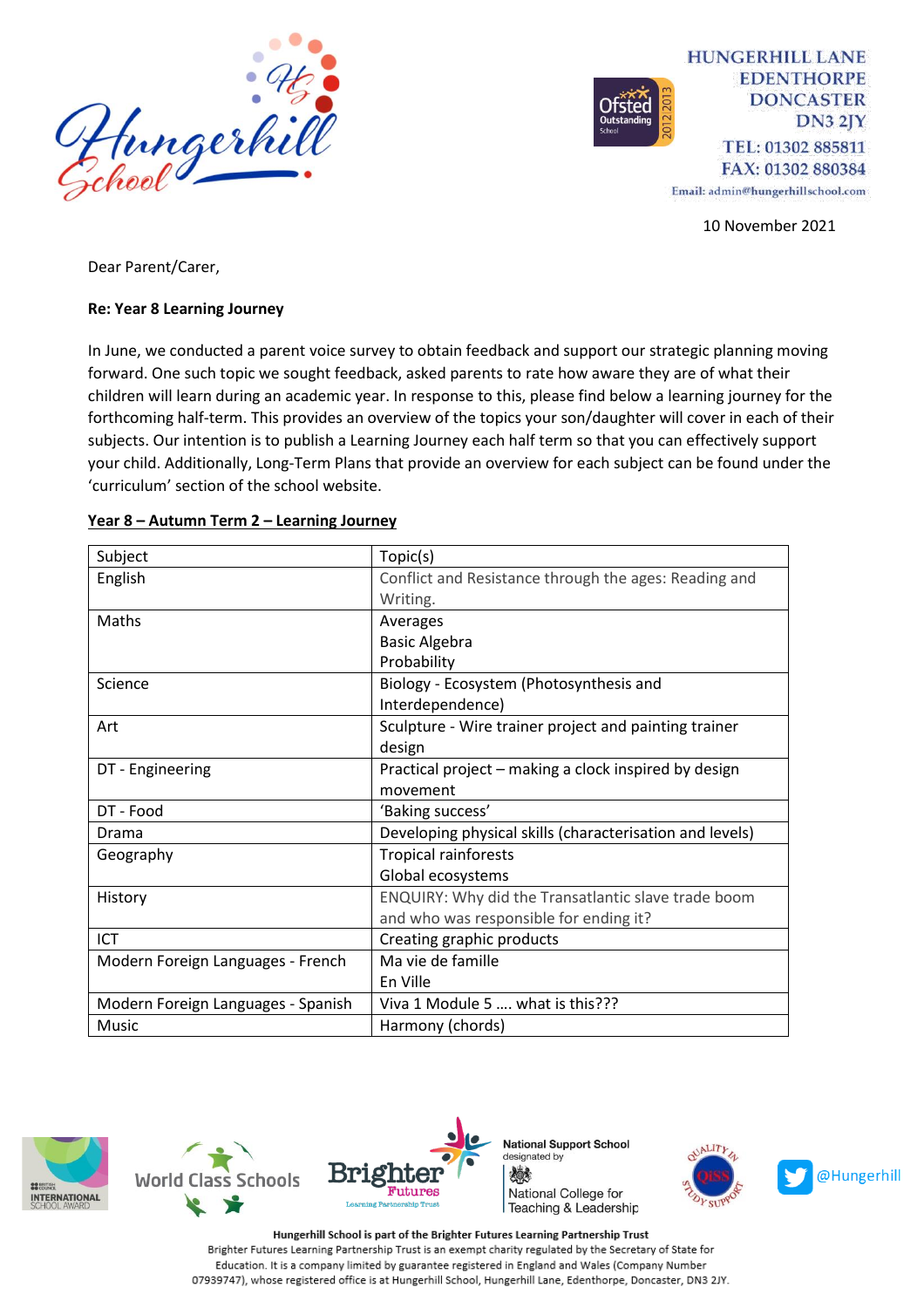| <b>Physical Education</b>  | Students will undertake a variety of game-based<br>activities this term e.g. Football, Netball, Rugby,<br>Badminton in addition to Health-Related Fitness |
|----------------------------|-----------------------------------------------------------------------------------------------------------------------------------------------------------|
| <b>PSHE</b>                | Physical and Emotional Health and Wellbeing                                                                                                               |
| <b>Religious Education</b> | Islam                                                                                                                                                     |

Students will also continue to have a lesson each fortnight of Accelerated Reader and Reciprocal Reading that will further develop their reading ability and comprehension.

### **Home Learning**

Our home learning policy is built around the importance of retrieval to embed the knowledge and skills students learn in lessons. Home learning will be set by teachers every 2-5 lessons and all home learning tasks will be set through 'Assignments' on Microsoft Teams. Most home learning tasks will be retrieval tasks on Microsoft Forms, for example a multiple-choice quiz or an exam question. Students are expected to record brief details of the task in their planner, along with the completion deadline We ask for the support of parents/carers in checking your child's planner and assignments on Teams to encourage them to keep on top of the home learning tasks they have been set. Microsoft Teams can be accessed on any device (such as a mobile phone, gaming console, PC laptop, tablet etc), however if students do not have access to an electronic device on which to complete the home learning tasks, home learning support sessions will run daily from 3.10-3.40pm in IT4.

## **Assessment Reporting and Recording**

You will be aware that we use three different forms of assessment at Hungerhill to assess understanding and inform planning. Low Stakes assessments involve the home learning quizzes mentioned above in addition to quick, informal assessments that take place each lesson – for example the questioning posed in lessons by the teacher and every lesson starting with a 'Do Now' activity that focuses on the understanding of previous learning. Medium Stakes assessments are undertaken at the end of each topic/unit of work and are used to assess students understanding of the knowledge from that period of learning and the skills they have developed. Your child may refer to these as Check 20s, Progress Checks or STARs assessments. Finally, High Stakes assessments are those assessments carried out at set points throughout the year to assess all learning undertaken to that point and to provide a **current working level** for all students. These are reported home along with updated information regarding students' Attitude to Learning, home learning, attendance and conduct information such as the number of achievement and behaviour points received throughout the academic year.

Please note the forthcoming **important dates** for Year 8 students:

- 13.01.22: ATOL grades and subject grades reported home
- 19.01.22: Subject Teacher Parents' Evening
- 31.03.22: ATOL grades and subject grades reported home
- 04.07.22: GL Progress Tests all week
- 14.07.22: ATOL grades and subject grades reported home

#### **Other Updates**

At our recent Parents Advisory Group (PAG) meeting, the group highlighted parents would like greater clarity on some of the school systems, including the current behaviour policy. At this point, please can we signpost parents to page 9 of the student planner where an overview can be found. The detailed policy,







Hungerhill School is part of the Brighter Futures Learning Partnership Trust Brighter Futures Learning Partnership Trust is an exempt charity regulated by the Secretary of State for Education. It is a company limited by guarantee registered in England and Wales (Company Number 07939747), whose registered office is at Hungerhill School, Hungerhill Lane, Edenthorpe, Doncaster, DN3 2JY.